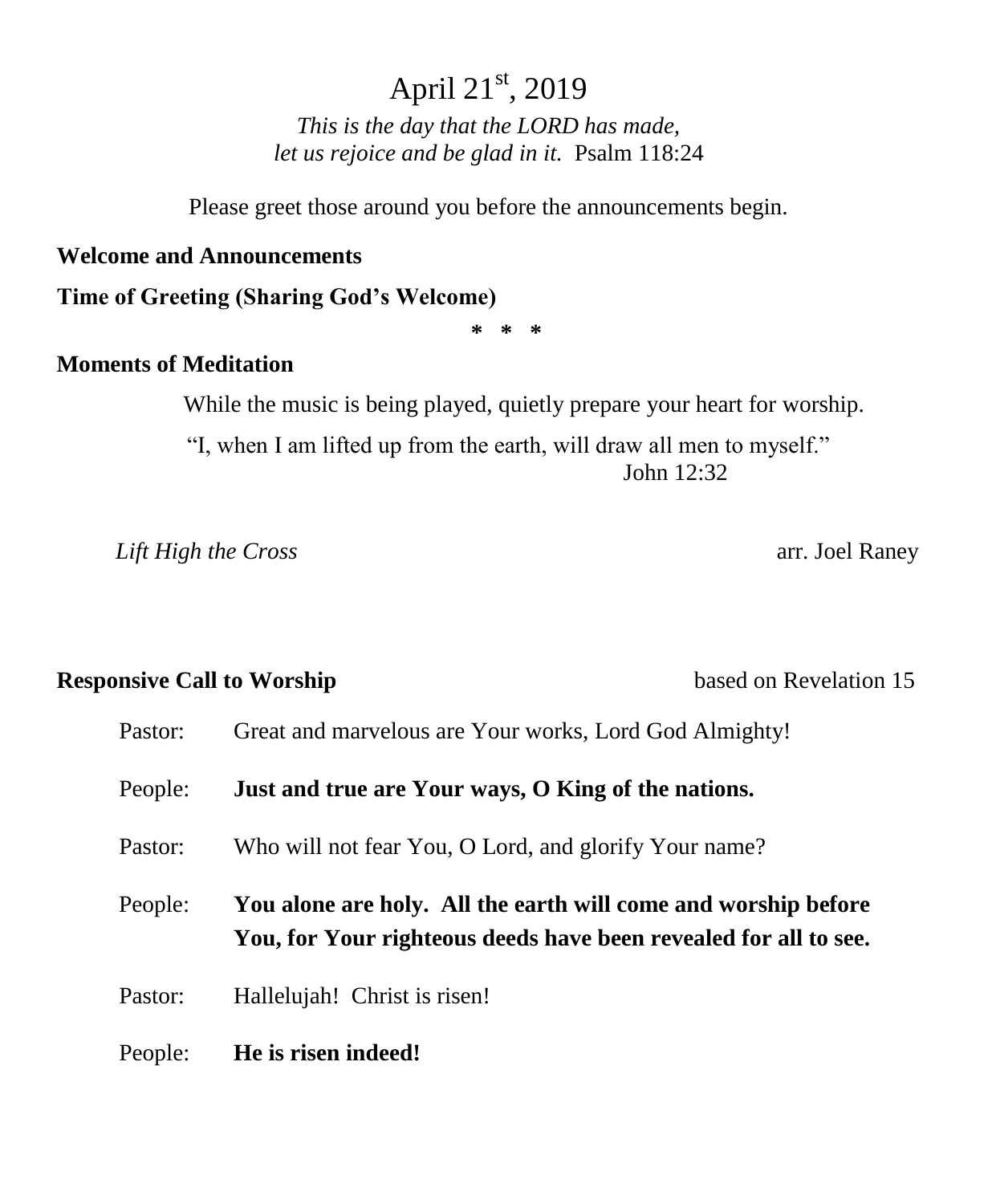There's a peace I've come to know though my heart and flesh may fail. There's an anchor for my soul; I can say "It is well."

Chorus:

Jesus has overcome and the grave is overwhelmed. The victory is won! He is risen from the dead! And I will rise when He calls my name; no more sorrow, no more pain. I will rise on eagles' wings before my God fall on my knees. And rise; I will rise!

There's a day that's drawing near when this darkness breaks to light; And the shadows disappear and my faith shall be my eyes. (Chorus)

And I hear the voice of many angels sing, "Worthy is the Lamb." And I hear the cry of every longing heart, "Worthy is the Lamb." (Chorus)

**\*Hymn of Praise** *Christ the Lord is Risen Today* No. 277

"Christ the Lord is ris'n today." Alleluia! Sons of men and angels say; Alleluia! raise your joys and triumphs high; Alleluia! sing ye heav'ns, and earth, reply. Alleluia!

Vain the stone, the watch, the seal; Alleluia! Christ has burst the gates of hell: Alleluia! Death in vain forbids His rise; Alleluia! Christ has opened paradise. Alleluia!

Lives again our glorious King; Alleluia! where, O death, is now thy sting? Alleluia! Once He died, our souls to save; Alleluia! where thy victory, O grave? Alleluia!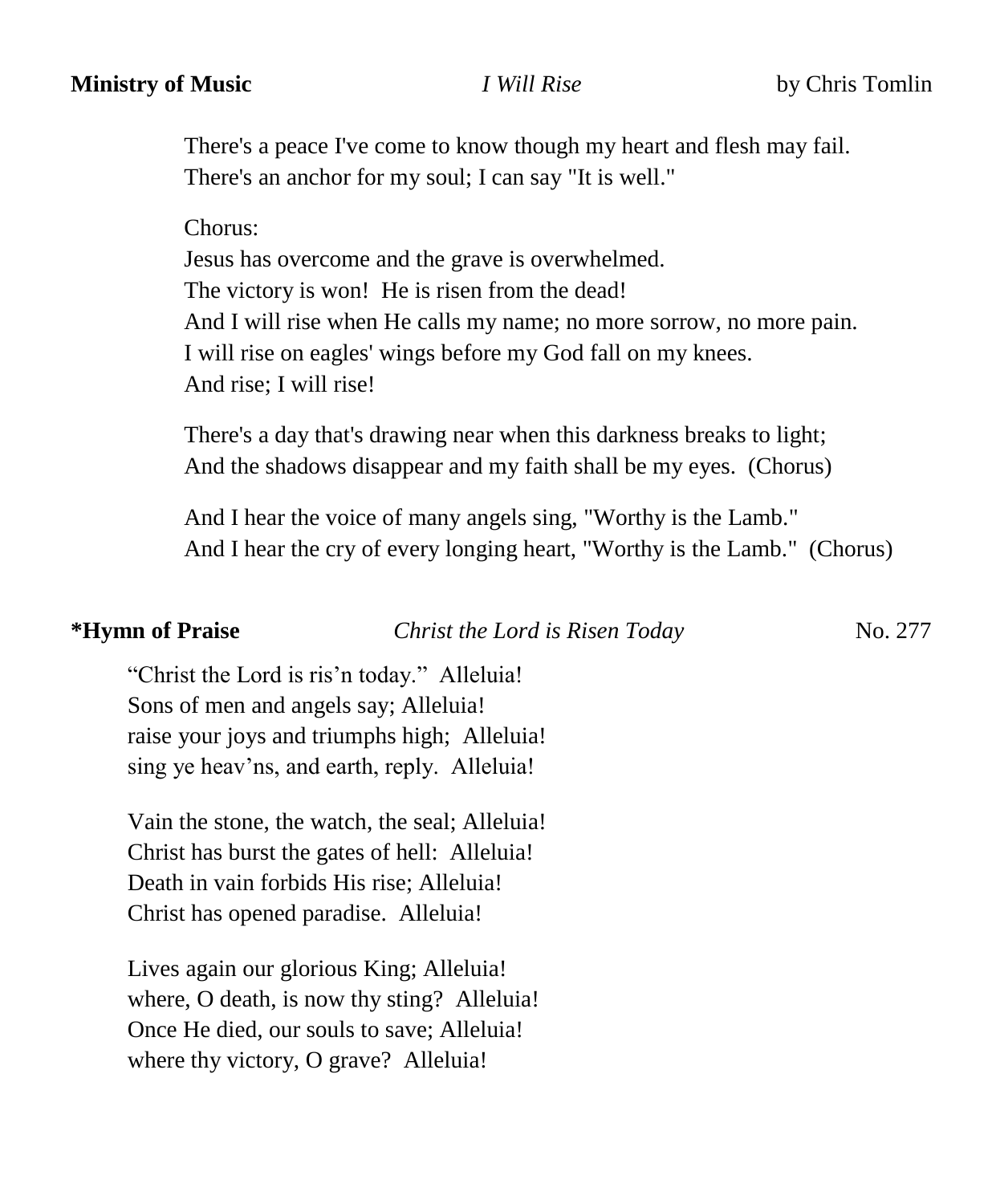Soar we now where Christ has led, Alleluia! Foll'wing our exalted Head; Alleluia! Made like Him, like Him we rise; Alleluia! Ours the cross, the grave, the skies, Alleluia!

Hail, the Lord of earth and heaven! Alleluia! Praise to Thee by both be given; Alleluia! Thee we greet triumphant now; Alleluia! Hail, the Resurrection, Thou! Alleluia!

### **\*Prayer of Invocation**

#### **Scripture Reading** Psalm 2

### **Prayer of Confession**

Loving God, we confess that at times we do not share in the joy of the resurrection but are caught in the worries of the world. We confess that we do not always live in the spirit of new life but remain discontent, grumbling and anxious. Forgive us for not sharing in the Good News. Forgive us when we find it more comfortable to worry and complain than to risk the joy and encouragement of new life in Christ. Call us back to Your ways, O God, to seek hope and reconciliation, restoration and peace. In the name of the Risen Christ, we pray. Amen.

#### Assurance of Pardoning Grace 1 Corinthians 15:20-22

**<sup>20</sup>** But Christ has indeed been raised from the dead, the firstfruits of those who have fallen asleep.  $21$  For since death came through a man, the resurrection of the dead comes also through a man. **<sup>22</sup>**For as in Adam all die, so in Christ all will be made alive.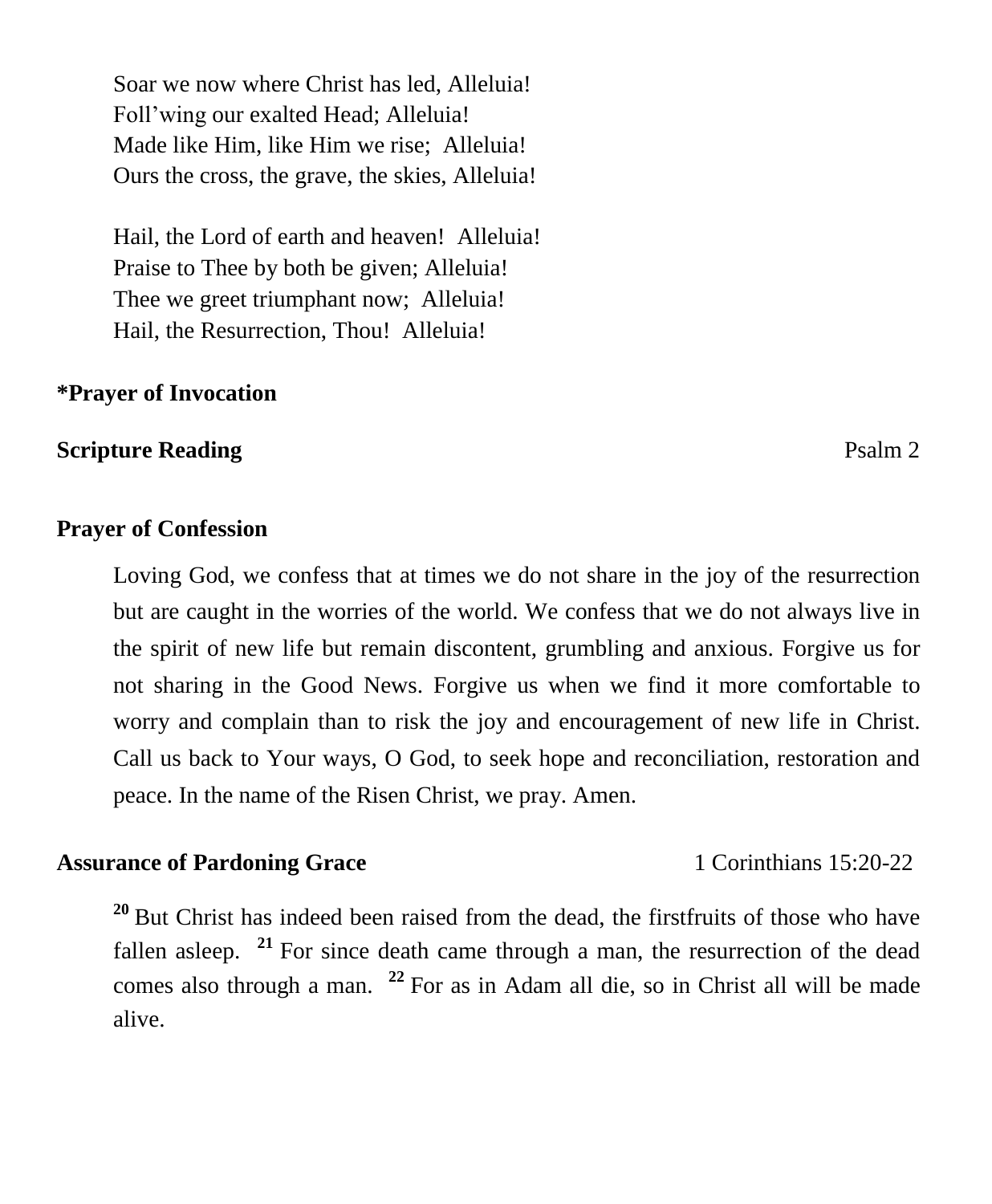#### **\*Hymn of Thanksgiving** *The Day of Resurrection!* No. 267

The day of resurrection! Earth, tell it out abroad; the Passover of gladness, the Passover of God. From death to life eternal, from this world to the sky, our Christ hath brought us over with hymns of victory.

Our heart be pure from evil, that we may see aright the Lord in rays eternal of resurrection light; and listening to His accents, may hear, so calm and plain, His own "All hail!" and hearing, may raise the victor strain.

Now let the heav'ns be joyful, let earth her song begin; let the round world keep triumph, and all that is therein; invisible and visible, their notes let all things blend, for Christ the Lord hath risen, our joy that hath no end.

#### **New City Catechism Question # 33**

## **Should those who have faith in Christ seek their salvation through their own works, or anywhere else?**

No, they should not, as everything necessary to salvation is found in Christ. To seek salvation through good works is a denial that Christ is the only Redeemer and Savior.

#### **Prayer of Intercession**

Tithes and Offering *How Beautiful* arr. McDonald & Shackley

How beautiful the feet that walked the long dusty roads and the hills to the cross. How beautiful; how beautiful; how beautiful is the body of Christ. How beautiful the heart that bled, that took all my sin and bore it instead. How beautiful the tender eyes that chose to forgive and never despise. How beautiful, how beautiful, how beautiful is the body of Christ.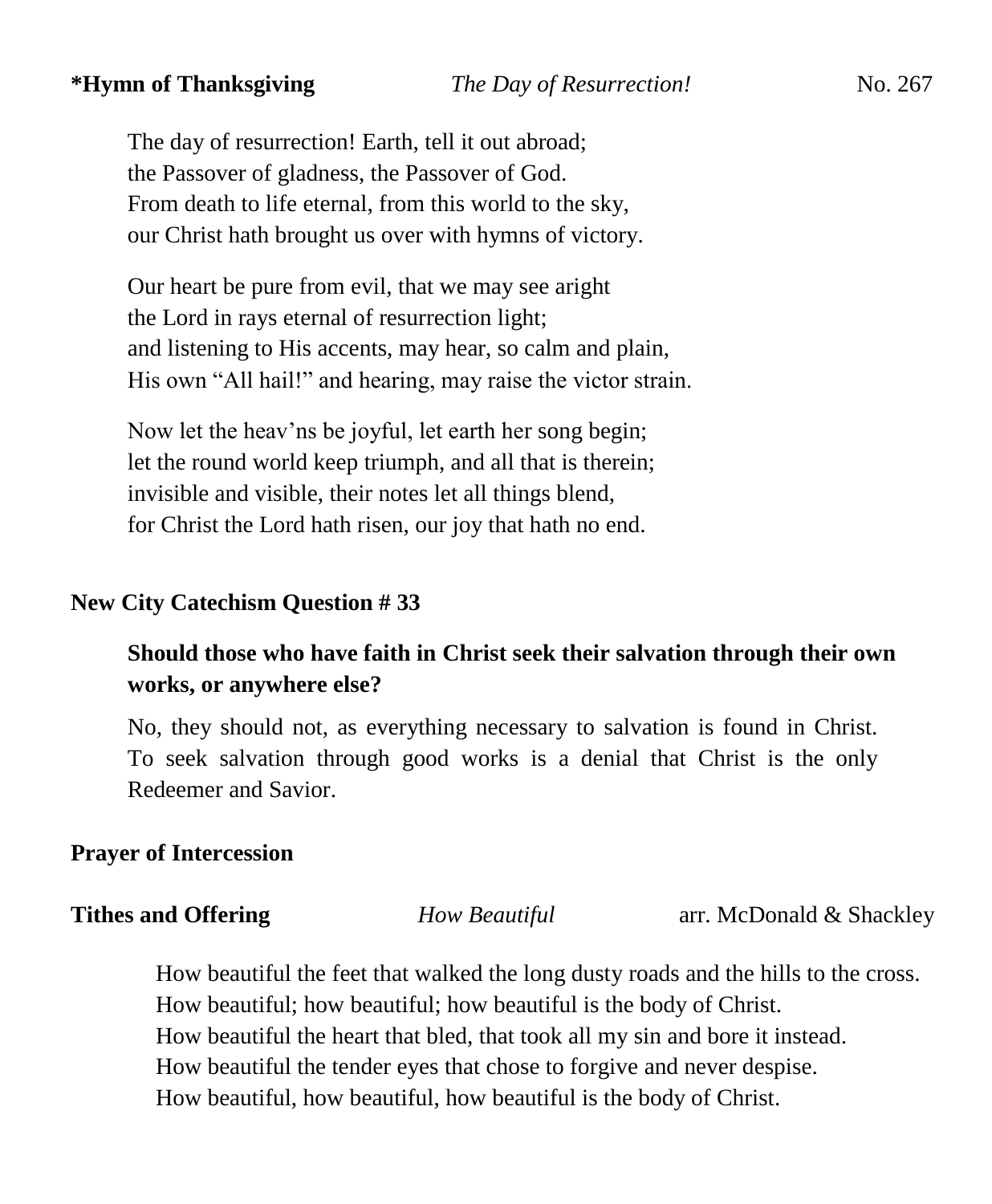**\*Chorus of Preparation** *Resurrection Hymn*



Words and Music: StuartTownend and Keith Getty; © 2003 ThankYou Music. All rights reserved. Reprinted with permission under CCLI #376630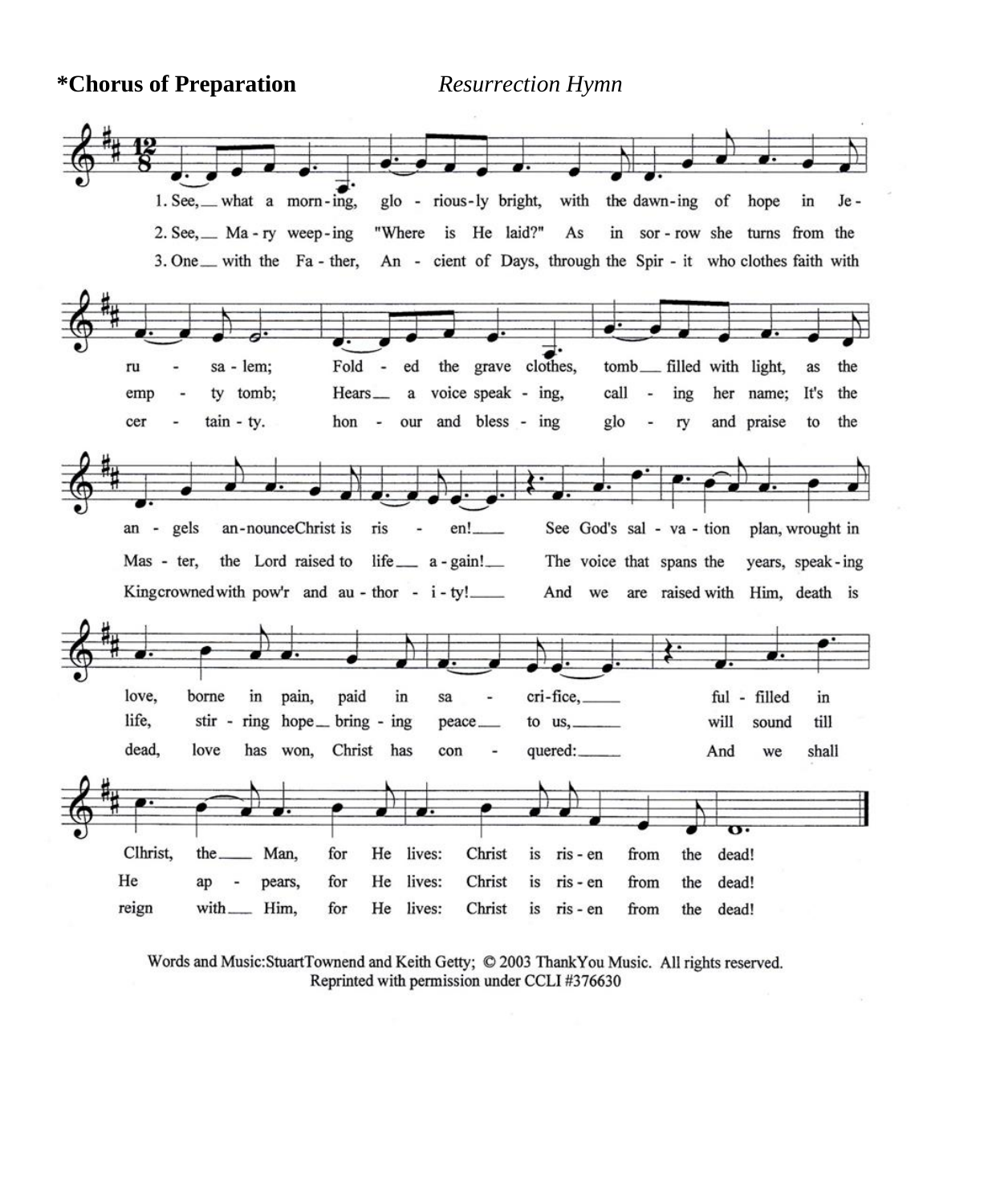**Sermon He is Risen Indeed Matthew 28:1-15** Pew Bible Page 1549

### **\*Hymn of Response** *Alleluia! Alleluia!* No. 283

Alleluia! Alleluia! Hearts to heav'n and voices raise; Sing to God a hymn of gladness, sing to God a hymn of praise: He who on the cross a victim for the world's salvation bled. Jesus Christ, the King of Glory, now is risen from the dead.

Christ is risen, Christ the first-fruits of the holy harvest field, which will all its full abundance at His second coming yield: then the golden ears of harvest will their heads before Him wave, ripened by His glorious sunshine from the furrows of the grave.

Alleluia! Alleluia! Glory be to God on high; Alleluia to the Savior, who has won the victory; Alleluia to the Spirit, fount of love and sanctity. Alleluia! Alleluia to the Triune Majesty.

### **\*Benediction**

### **\*Gloria Patri** No. 735

Glory be to the Father, and to the Son, and to the Holy Ghost; as it was in the beginning, is now, and ever shall be, world without end. Amen, amen.

**\*Postlude** *Crown Him with Many Crowns* arr. Bock

**\* Congregation:** Please stand as able.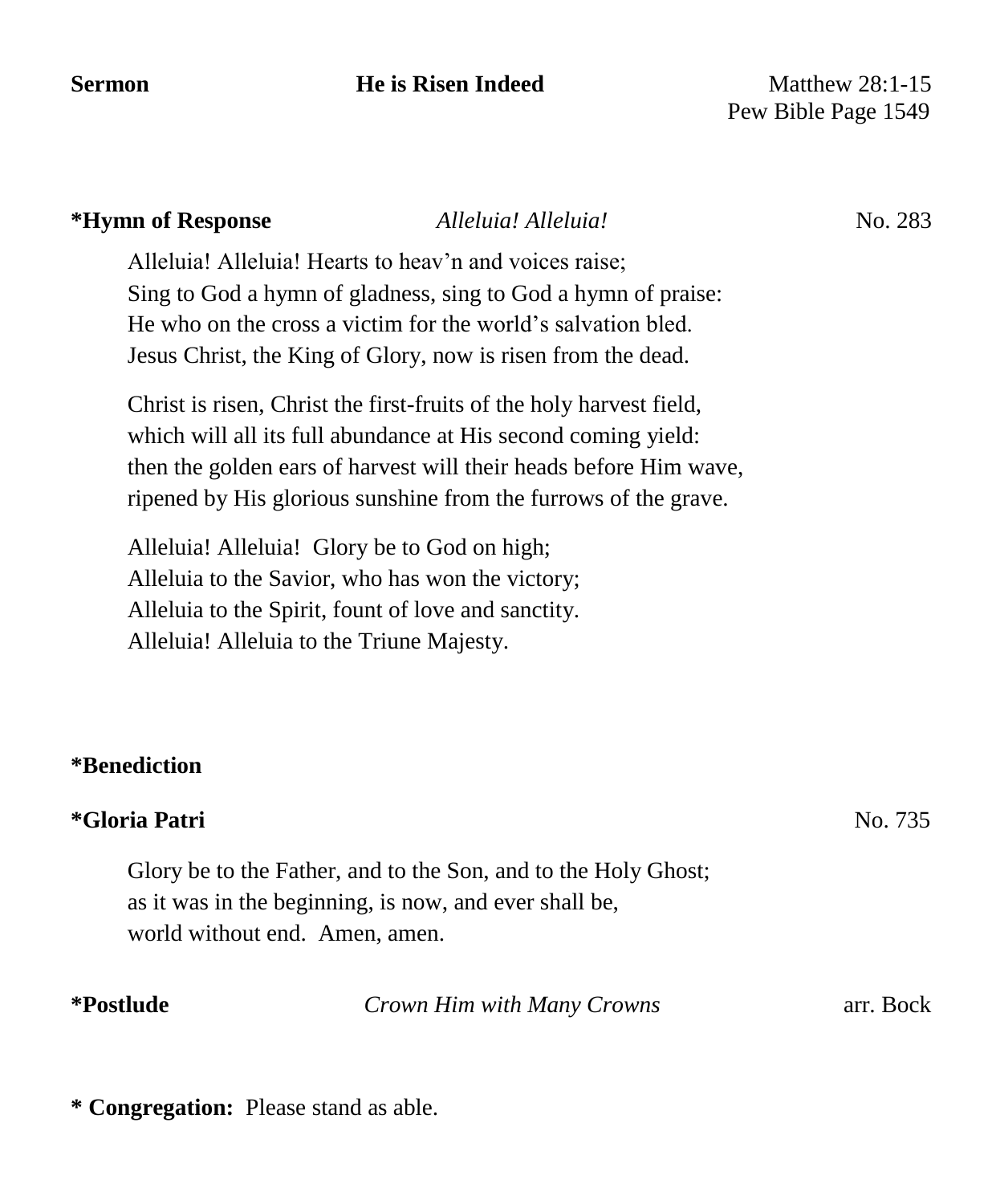| <b>Soloist</b>                                                 |  |
|----------------------------------------------------------------|--|
| <b>Piano</b>                                                   |  |
| Organ                                                          |  |
| <b>Scripture, New City Catechism &amp; Intercessory Prayer</b> |  |

**Soloist** Jim Martin **Sandy DeGroot Sandy Schoon** Bruce Hrivnak, Elder

# **Weekly Calendar**

| <b>DATE</b>       | TIME     | <b>EVENT</b>                                                                    |
|-------------------|----------|---------------------------------------------------------------------------------|
| <b>SUN 4/21</b>   | 6:00 AM  | <b>Easter Sunrise Service</b><br>Ogden Gardens (775 Harrison Blvd., Valparaiso) |
|                   | 10:30 AM | <b>Worship Service</b>                                                          |
| <b>MON 4/22</b>   | 6:00 PM  | Hrivnak Care Group                                                              |
| <b>WED 4/24</b>   | 9:30 AM  | Ladies' Bible Study                                                             |
|                   | 11:00 AM | Ladies' Bible Study                                                             |
|                   | 6:30 PM  | <b>Congregational Meeting</b>                                                   |
| <b>THURS 4/25</b> | 11:30 AM | Brunch at Viking Chili Bowl                                                     |
|                   | 6:00 PM  | <b>Pastoral Search Committee</b>                                                |
| <b>SAT 4/27</b>   | 8:00 AM  | Men's Bible Study                                                               |
| <b>SUN 4/28</b>   | 9:15 AM  | <b>Sunday School</b>                                                            |
|                   | 10:30 AM | <b>Worship Service</b>                                                          |
|                   | 6:00 PM  | <b>Stoltzfus Care Group</b>                                                     |
|                   |          |                                                                                 |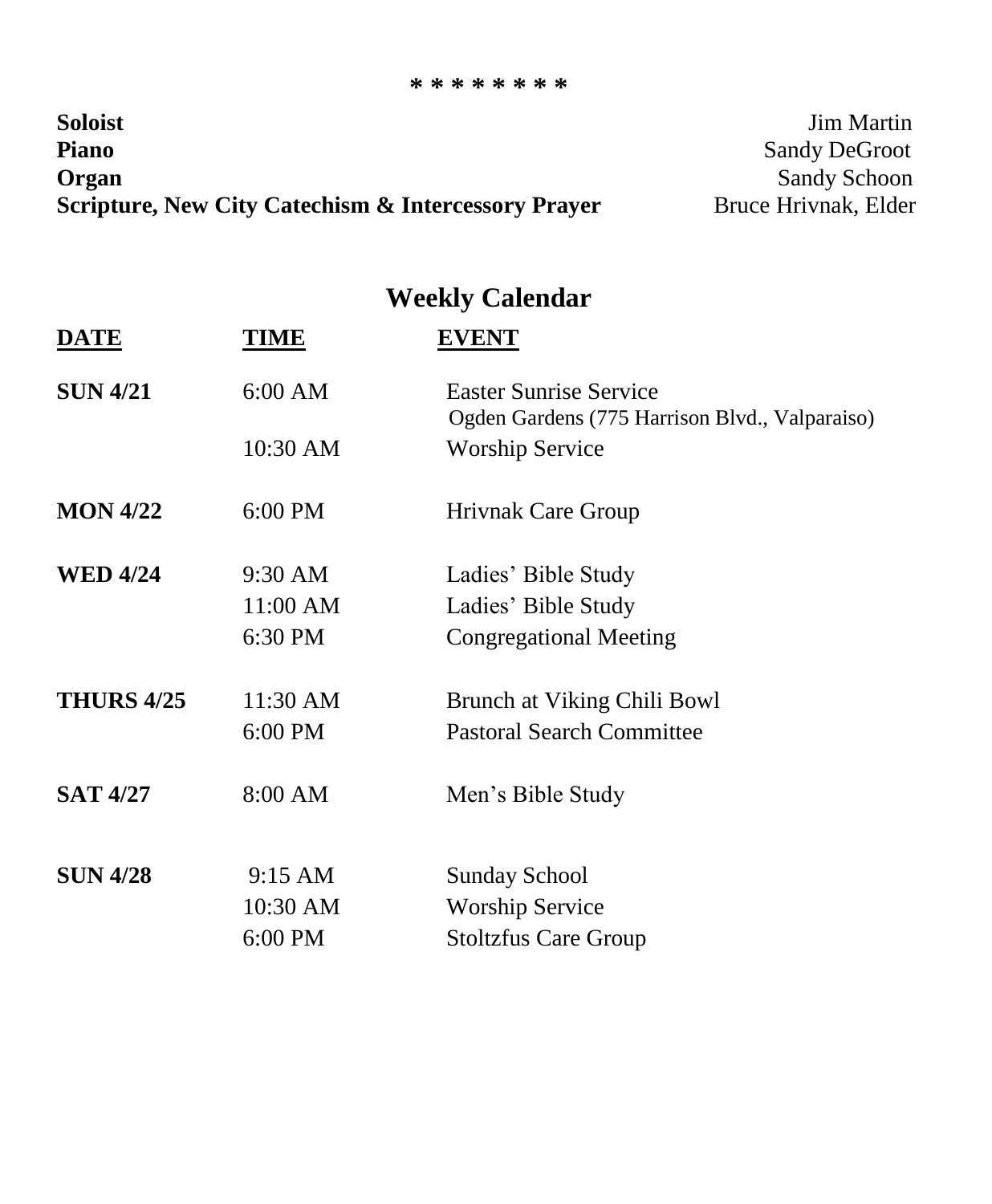## **Serving the Lord**

|                     | 4/21           | 4/28        | 5/5                 |
|---------------------|----------------|-------------|---------------------|
| S.S. Nursery        |                | J. Marshall | B. Schoon           |
|                     | D. O'Neal,     | S. DeGroot, | Y. Lindborg,        |
| <b>AM Nursery</b>   | G. Lash        | Grayden L.  | Krystal T.          |
| Greeters            | O'Neal         | Lanenga     | Hale/Grass          |
| <b>Bring Treats</b> | No Treats      | Lash        | O'Neal              |
| Server & Clean-Up   | No Treats      | Lash        | O'Neal              |
| Audio               | B. Schoon      | J. Martin   | <b>B.</b> Armstrong |
| Elder of the Week   | <b>Hrivnak</b> | Lindborg    | Schoon              |

## **Announcements**

 **Guest Pastor:** This morning we welcome Rev. Alan Strange. He is a Professor of Church History at Mid-America Reformed Seminary in Dyer, IN. He is the pastor who led the Marriage Seminar at our church last month. We are grateful for his ministry and to have him with us this Easter Sunday morning. Our guest pastor for next week is Rev. Ken Anema from Divine Hope Reformed Bible Seminary.

 **Easter Lilies:** If you would like to take an Easter lily home with you today, please feel free to get one after the service. These are available on a first-come, first-served basis.

 **Brunch Fellowship:** Meet for brunch on Thursday, April 25, at 11:30 am at the Viking Chili Bowl (105 E Morthland Drive, Valparaiso). Everyone welcome!